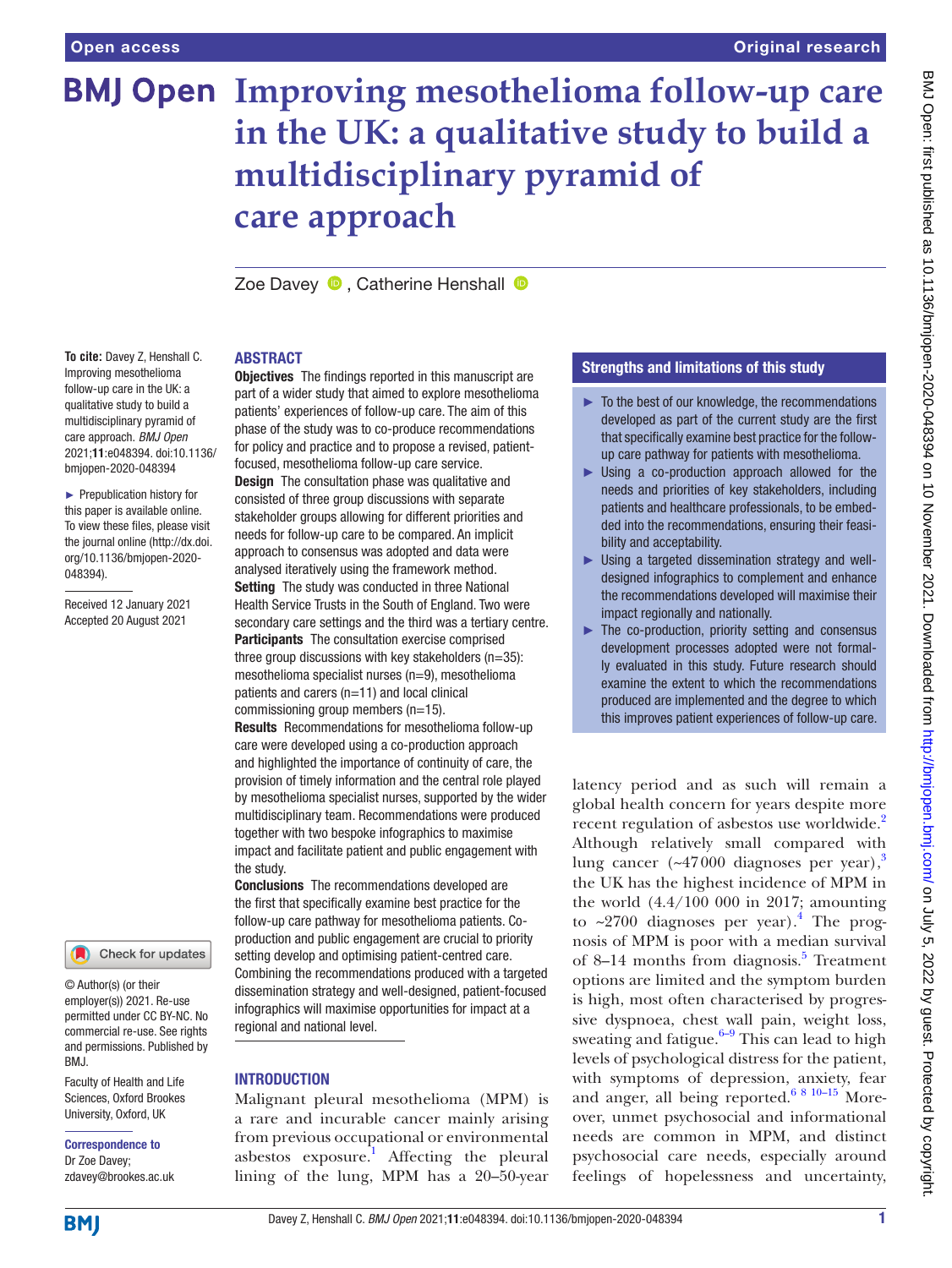legal and financial issues, and blame, in comparison to advanced lung cancer have been identified. $2^{10}$ 

Despite their unique and often complex care needs, patients with MPM regularly enter the same follow-up pathways as people with lung cancer. However, there is increasing recognition that separate assessment and care pathways should be developed to address the specific care needs of patients with MPM, and that specialist services, such as mesothelioma multidisciplinary teams, access to early supportive care and improved communication and information can provide real benefit.<sup>1 2 10 16</sup> While specialist mesothelioma nurses have been introduced in the UK, this workforce is small and thus is constrained in its ability to reach all patients with MPM needing support.<sup>17</sup> Moreover, follow-up pathways for patients with MPM are not consistent with regards to treatment and follow-up services offered across UK National Health Service (NHS) Trusts.

The 2018 British Thoracic Society guidelines advise that patients with MPM should be provided with accurate and understandable information and have time to discuss their disease and any concerns with their healthcare professionals. In addition, 3–4 monthly follow-ups with an oncologist, respiratory physician or specialist nurse in line with individual patient treatment plans is recommended.<sup>2 18</sup> Despite this guidance, no national recommendations exist that specifically examine the follow-up care pathway, or focus on the supportive care needs and priorities of patients with MPM.

Adopting a collaborative approach through co-production in healthcare, whereby patient and other stakeholder expertise and experience is recognised, can empower patients, increase confidence, facilitate communication and improve patient care.<sup>[19 20](#page-7-7)</sup> A recent review on patient engagement in priority setting for healthcare services highlighted the importance of patient and public involvement in planning and designing services, informing clinical decision-making and determining health research priorities.[21](#page-7-8) Both deliberative and collaborative public and patient engagement priority setting processes involving gathering, analysing and prioritising key topics through discussion with key stakeholders, including patients, researchers and clinicians, have demonstrated positive outcomes across a range of healthcare areas.<sup>21</sup> <sup>22</sup>

This paper reports on the development of co-produced recommendations for the follow-up care of patients with MPM. The recommendations were produced as part of a wider qualitative study that aimed to explore mesothelioma patients' experiences of follow-up care in three NHS Trusts in the South of England. $23$  This wider study adopted a qualitative design and comprised three interlinked phases: documentary analysis, interviews with patients with MPM and consultation group discussions with stakeholders. Specific objectives were to gain a detailed understanding of current mesothelioma follow-up care pathways and processes, compare findings across different trusts and to develop recommendations to propose a revised, patient-focused, follow-up care service.

Findings from the first two phases of the study (documentary analysis and interviews) have been described elsewhere in detail.<sup>23</sup> In summary, five key themes relating to patient follow-up care were identified: people, processes, places, purpose and perception of care. There were clear variations in the access patients had to different information, resources, services, support groups and research or clinical trial, as well as in the quality and consistency of communication and care received by patients with MPM from nurses and the wider multidisciplinary team.

Here, we present the findings of the third consultation phase of this wider study, and the development of key recommendations arising from the first two phases. The aim of the final consultation phase of the study was to co-produce recommendations for policy and practice and to propose a revised, patient-focused, mesothelioma follow-up care service.

# **METHODS**

#### Study design

The findings reported here are from the final consultation phase of a wider study. Both the consultation phase and the wider study were qualitative in design. The consultation phase comprised consultation group discussions with key stakeholders.

### **Setting**

The wider study explored experiences of mesothelioma follow-up care in three NHS Trusts in the South of England. The consultation phase was carried out regionally with key stakeholders from the same network of NHS Trusts in the South of England as well as stakeholders from other regions within the UK, allowing for the provision of follow-up care to be explored at a national level.

#### **Participants**

Three key stakeholder groups were identified for the consultation exercise: mesothelioma specialist nurses; patients with MPM and carers; and local clinical commissioning group members, comprising both clinical (respiratory and oncology consultants and clinical nurse specialists) and non-clinical staff. A member of the research team attended regional and national meetings to invite stakeholder representatives from the mesothelioma specialist nurse and local clinical commissioning groups to the consultation phase. Patients who had participated in the wider study and their carers/family members were invited to take part in the consultation phase following the completion of the phase two interviews.

#### Inclusion/exclusion

Patient participants were eligible to take part in the wider study if they were aged 18 years and over, had been diagnosed with MPM at one of the participating trusts and were in follow-up. Patients who were non-English speaking, unable to provide written informed consent or whom the recruiting nurse specialists felt might find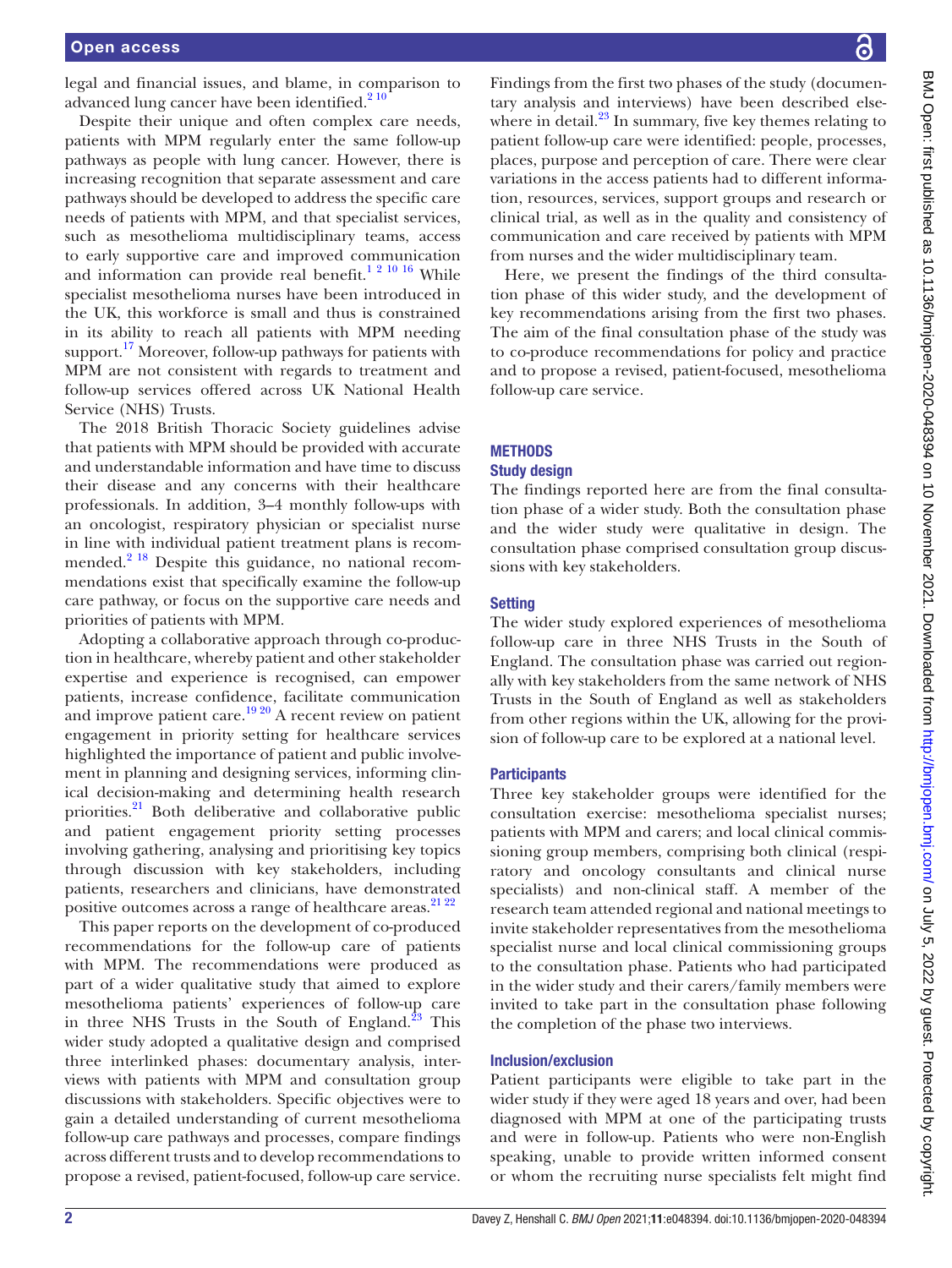participation too distressing were excluded. Further details about the recruitment of participants to the wider study are reported elsewhere.

#### Data collection

Stakeholders were presented with a summary of the interview findings and were then encouraged to take part in a group discussion examining any needs, barriers and potential solutions to these issues in relation to their perceived impact of the findings on overall patient care. Topic guides addressing the themes emerging from the earlier stages of the study were used to guide the discussions between stakeholders and researchers in each of the consultation group discussions, and included questions such as 'how do these issues relate to you experience (clinical/of follow-up care)?', 'what tools/strategies/practical solutions could be useful to address these?' and 'what are the key considerations/ which issues are most important?'. Priority setting activities were undertaken to examine the relevance and importance of the themes developed from the wider study to patients.

Meetings were carried out in the following order to allow the findings of each to inform the discussions in the next, and for the recommendations to be developed iteratively: mesothelioma specialist nurses; patients and carers; and local clinical commissioning group members. Each group discussion lasted 1–3hours and was held in a location convenient to the stakeholder group. A member of the research team took written notes throughout the meetings. In addition, each consultation group discussion was audio recorded and written informed consent was taken prior to the discussion commencing. Refreshments were provided, and travel expenses were reimbursed.

All consultation group discussions were held 1–3 months after the phase two interviews were completed.

#### Data analysis

An implicit approach to consensus was adopted, with two members of the research team (ZD and CH) meeting regularly to discuss the issues raised at each consultation group discussion, read back on written notes and listen to audio recordings. Analysis was iterative, and was carried out after each consultation group discussion, allowing for the findings from each to inform the next. The key points arising from the discussions and activities were charted using the framework method for analysis.[24 25](#page-8-1) This allowed for the opinions, priorities and needs of the different stakeholder groups to be compared and organised in line with the key themes identified in the wider study. The research team was then able to use these findings to translate these priorities into key aspects of mesothelioma follow-up care to develop patient-focused recommendations for mesothelioma follow-up services.

#### **Infographics**

In order to maximise the potential impact of the recommendations on mesothelioma follow-up care pathways both regionally and nationally, the dissemination strategy also included the development of two infographics. When carefully designed, taking into account the target audience, narrative, key messages and aesthetics, infographics can increase both understanding and reach of research.<sup>[26](#page-8-2)</sup> The infographics for this study were developed using an interdisciplinary approach, involving members of the research team, PPI representatives, an expert in graphic design and science communication, and Mesothelioma UK.

#### Patient and public involvement

Patient and carer representatives (outside of the consultation group discussions) were involved in the study process throughout and were invited members of the study's Steering Group Committee. The study was funded by Mesothelioma UK, who provided access to Mesothelioma UK nurse specialists for the first of the three consultation group discussions. Mesothelioma UK reviewed and agreed both the recommendations arising from the study and the infographics, and supported the submission of the findings for publication.

#### **RESULTS**

In total, three consultation group discussions were carried out with 35 key stakeholders: mesothelioma specialist nurses (n=9), patients with MPM and carers (n=11) and local clinical commissioning group members, comprising respiratory and oncology consultants, clinical nurse specialists and non-clinical staff (n=15). Findings from the consultation group discussions on the needs, barriers and solutions emerging from the five key themes (people, purpose, place, process and perception of care) identi-fied in the wider study have been presented elsewhere.<sup>[23](#page-8-0)</sup> These findings highlight the importance of a specialist respiratory led team integrated shared care, the provision of relevant, evidence-based and timely information, resources, and access to support, and clear communication and continuity of care between secondary, community and palliative care services throughout the follow-up care pathway.

The core elements of these findings were subsequently translated into six key aspects of mesothelioma follow-up care: the preferred structure of the clinical care team; the timing of information provided to patients; the content of information provided to patients; the integration of secondary, palliative and community care services; the quality of additional resources made available to patients; and links between secondary care wider support services. These aspects of care were developed into six overarching recommendations. For clarity, each recommendation is accompanied by detailed subsidiary recommendations. These are presented in [table](#page-3-0) 1.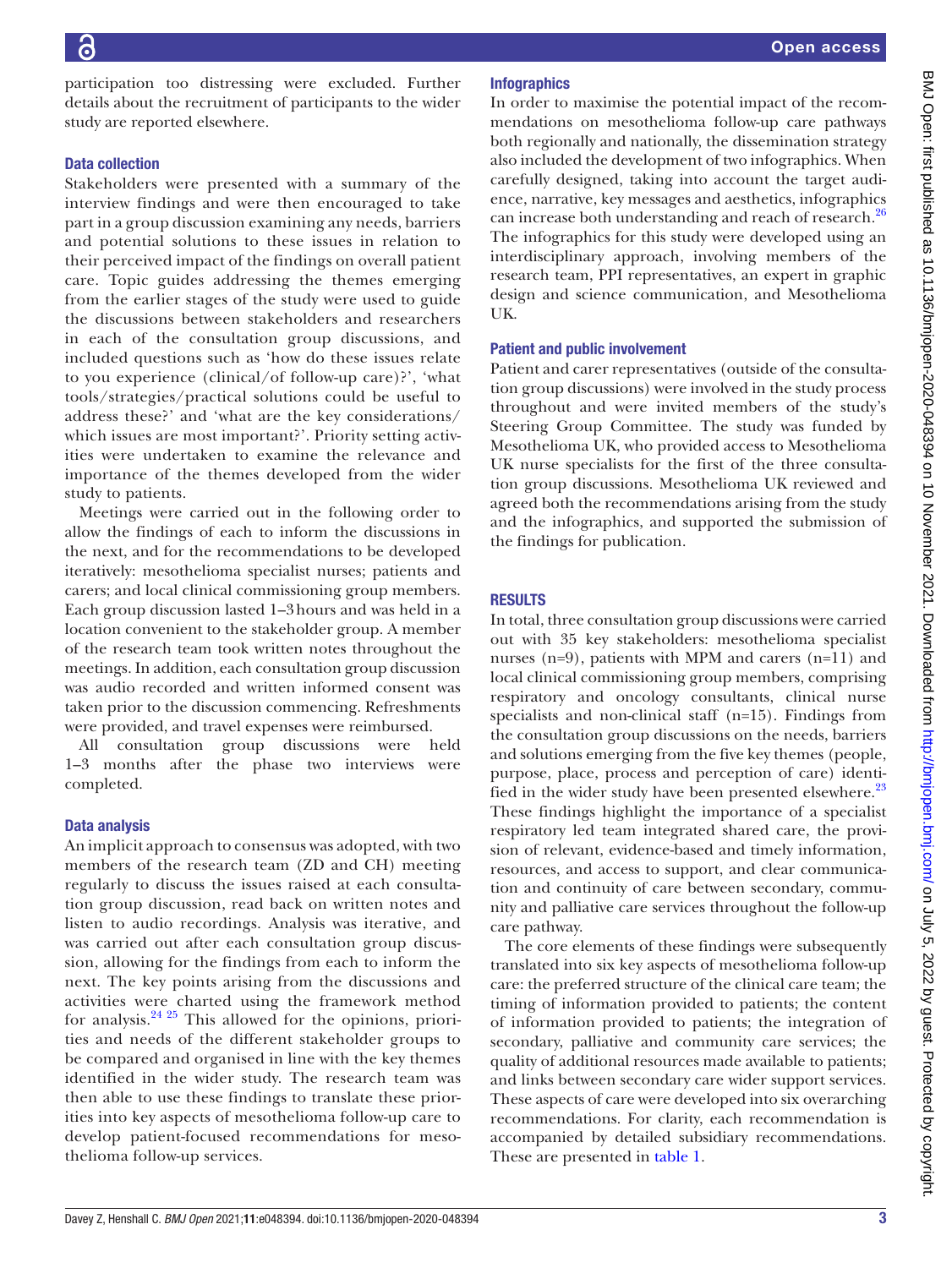<span id="page-3-0"></span>

| Recommendations for a patient-centred mesothelioma follow-up care pathway | lung cancer clinical nurse specialists should be established. This may include attendance at conferences and meetings, development<br>a named mesothelioma specialist nurse. Given the limited number of mesothelioma specialist nurses, this will<br>not be feasible immediately at every trust. In this case, expertise should be concentrated in tertiary centres, with early referrals being<br>joined up working practices, shared specialist knowledge and improved communication. If it is not feasible to have a mesothelioma<br>specialist nurse at each trust, then a mechanism by which mesothelioma specialist nurses are linked with, and provide support to,<br>Mesothelioma specialist nurses should be embedded within the wider lung cancer clinical nurse specialist community to promote<br>made so that all patients can be seen at these centres at the first opportunity if they wish to do so.<br>of training resources and delivery of teaching sessions.<br>Each trust should have | a named respiratory consultant who has sufficient knowledge and training in mesothelioma. If it is not feasible<br>centres. This can be facilitated by linking with the regional mesothelioma MDT. The mesothelioma care pathway should be led by the<br>to have a respiratory lead who has specialist mesothelioma experience at each trust, then expertise should be sought from tertiary<br>respiratory team at each trust to ensure consistent oversight of symptom management, treatment and follow-up.<br>Each trust should have<br>▲ | All patients should have regular and consistent follow-up with their respiratory team and access to a named mesothelioma specialist<br>All patients should have access through their respiratory teams to pleural services for the management of pleural effusions and in<br>nurse or linked lung cancer specialist nurse regardless of the stage of their follow-up pathway.<br>dwelling pleural catheters.<br>Δ | A shared care pathway between respiratory and oncology teams should be established at each trust. | other support services. To ensure this, an early referral needs to be made by the consultant to the mesothelioma specialist nurse prior<br>with up-to-date, evidence-based information about symptom management, treatment options, care pathways and available local and<br>All patients should have access to a named mesothelioma specialist nurse at the point of diagnosis to ensure that they are provided<br>to the diagnosis of mesothelioma being communicated to the patient. | provided with a named contact(s) to call inside and outside of working hours, regardless of the stage of their<br>All patients should be p<br>follow-up pathway. | decision-making across the shared care team (namely, consultant and specialist nurse, respiratory team, oncology team and palliative<br>a MDT should be introduced as a central component of patients' care pathways to ensure collaborative<br>care). Regular feedback on the outcomes of discussions at the MDTs should be provided to patients.<br>A regional mesotheliom<br>Â | be carried out to determine the level and type of information regarding diagnosis and prognosis that the patient<br>Patients' understandings regarding diagnosis, prognosis and follow-up care should be checked at initial and follow-up clinic<br>requires and is comfortable with.<br>An assessment should | appointments                                |
|---------------------------------------------------------------------------|-------------------------------------------------------------------------------------------------------------------------------------------------------------------------------------------------------------------------------------------------------------------------------------------------------------------------------------------------------------------------------------------------------------------------------------------------------------------------------------------------------------------------------------------------------------------------------------------------------------------------------------------------------------------------------------------------------------------------------------------------------------------------------------------------------------------------------------------------------------------------------------------------------------------------------------------------------------------------------------------------------------|---------------------------------------------------------------------------------------------------------------------------------------------------------------------------------------------------------------------------------------------------------------------------------------------------------------------------------------------------------------------------------------------------------------------------------------------------------------------------------------------------------------------------------------------|-------------------------------------------------------------------------------------------------------------------------------------------------------------------------------------------------------------------------------------------------------------------------------------------------------------------------------------------------------------------------------------------------------------------|---------------------------------------------------------------------------------------------------|-----------------------------------------------------------------------------------------------------------------------------------------------------------------------------------------------------------------------------------------------------------------------------------------------------------------------------------------------------------------------------------------------------------------------------------------------------------------------------------------|------------------------------------------------------------------------------------------------------------------------------------------------------------------|-----------------------------------------------------------------------------------------------------------------------------------------------------------------------------------------------------------------------------------------------------------------------------------------------------------------------------------------------------------------------------------|---------------------------------------------------------------------------------------------------------------------------------------------------------------------------------------------------------------------------------------------------------------------------------------------------------------|---------------------------------------------|
| Table <sub>1</sub>                                                        | Recommendation 1: all patients<br>have access to a mesothelioma<br>respiratory led mesothelioma<br>specialist nurse within a<br>care pathway.                                                                                                                                                                                                                                                                                                                                                                                                                                                                                                                                                                                                                                                                                                                                                                                                                                                               |                                                                                                                                                                                                                                                                                                                                                                                                                                                                                                                                             |                                                                                                                                                                                                                                                                                                                                                                                                                   |                                                                                                   |                                                                                                                                                                                                                                                                                                                                                                                                                                                                                         |                                                                                                                                                                  |                                                                                                                                                                                                                                                                                                                                                                                   | information regarding diagnosis,<br>prognosis and follow-up care<br>Recommendation 2: timely                                                                                                                                                                                                                  | is provided in a supportive<br>environment. |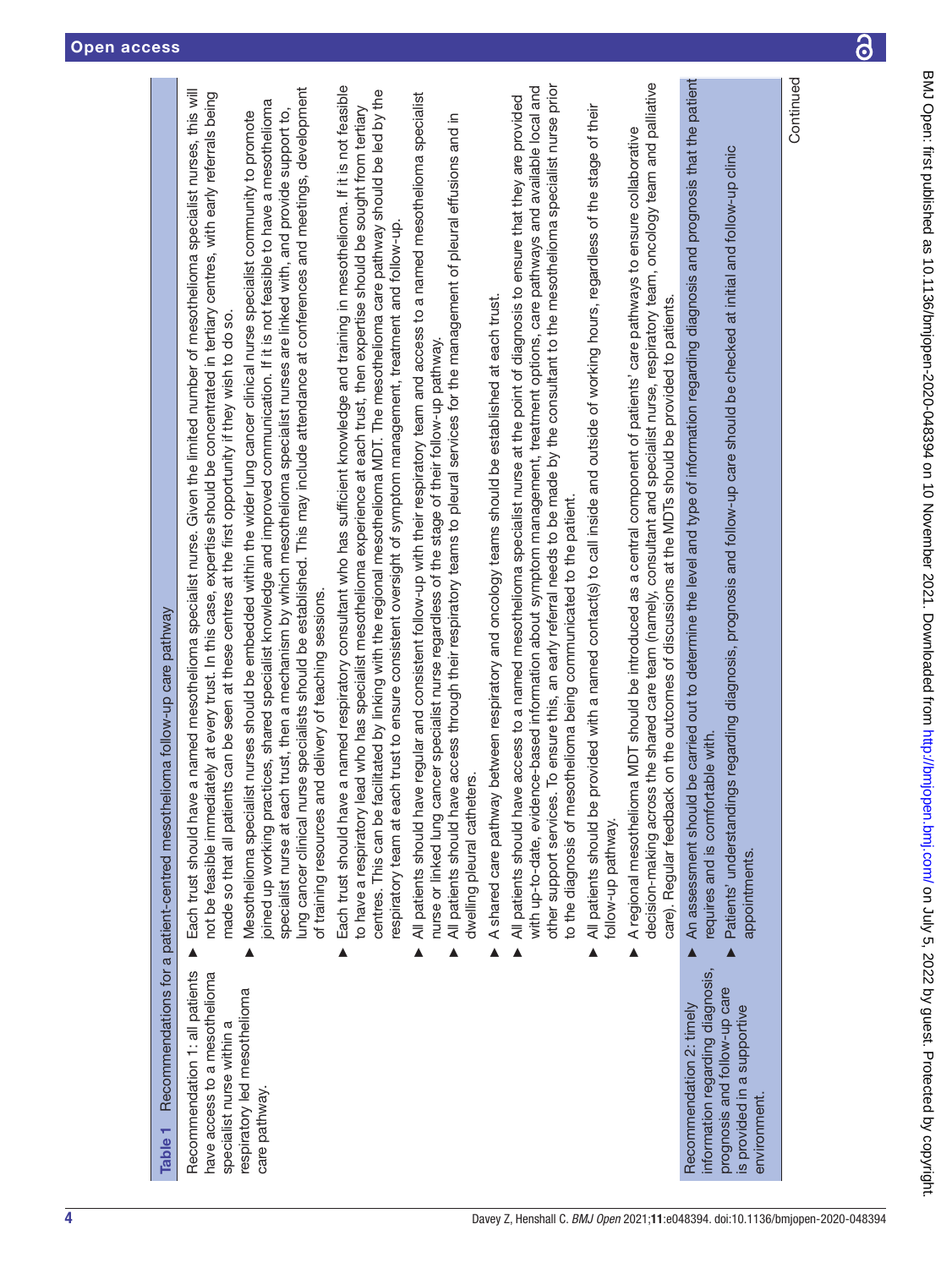| Continued<br>Table 1                                                                                                                    |   |                                                                                                                                                                                                                                                                                                                                                                                                                                                                                                                                                                                                                                                                                                                                                                                                                                                                                                                                                                                                                                                                                                                                                                                                                                                             |
|-----------------------------------------------------------------------------------------------------------------------------------------|---|-------------------------------------------------------------------------------------------------------------------------------------------------------------------------------------------------------------------------------------------------------------------------------------------------------------------------------------------------------------------------------------------------------------------------------------------------------------------------------------------------------------------------------------------------------------------------------------------------------------------------------------------------------------------------------------------------------------------------------------------------------------------------------------------------------------------------------------------------------------------------------------------------------------------------------------------------------------------------------------------------------------------------------------------------------------------------------------------------------------------------------------------------------------------------------------------------------------------------------------------------------------|
| information to guide treatment<br>Recommendation 3: Patients<br>are equipped with necessary<br>and care decision making                 | ▲ | All patients should be provided with sufficient information about different ways of accessing treatment, including funding for travel and<br>The respiratory team and mesothelioma specialist nurse/linked lung CNS should maintain continued involvement in patient care even<br>like at individual trusts. This should take into account how care will be conducted in multi-site trusts (eg, location(s) of clinics, travel<br>All patients should be provided with comprehensive information about the range of treatment options available to them across the<br>Patients should be provided with a clear information about who will be involved in their care and what their care pathway will look<br>ld be offered information and opportunities to participate in clinical trials at a regional and national level<br>arrangements, etc), and reasons why care may involve being seen by different members of the healthcare team and at different<br>eatment outside the NHS privately or transfers onto a clinical trial<br>locations. This should be tailored according to individual patient circumstances.<br>NHS, privately, and via clinical trials<br>All eligible patients shou<br>if the patient accesses tr<br>treatment costs.         |
| Streamlined integration between<br>community care services<br>secondary, palliative and<br>Recommendation 4:                            |   | ess should be put in place to allow direct referral between the mesothelioma specialist team and the palliative<br>Following a referral to palliative care services the mesothelioma specialist team should maintain continued involvement in patient care<br>Patients should be provided with an early referral to palliative care services, including access to a specialist pain management team.<br>communication between the mesothelioma specialist nurses, respiratory teams and community care teams<br>Information, education, and training should be provided to community teams about current evidence around treatment and care of<br>communication between mesothelioma specialist nurses, respiratory, other secondary, and palliative care<br>The rationale for early engagement with palliative care services should be clearly explained to the patient.<br>egardless of the ratio of secondary to palliative care involvement in follow-up support<br>(eg, district nurses and General Practitioners) to provide updates on shared caseload<br>teams to provide updates on shared caseload<br>patients with mesothelioma.<br>A simplified referral proc<br>consultant and/or nurse.<br>There should be regular<br>There should be regular |
| diagnosis throughout their care<br>are provided with appropriate<br>Recommendation 5: Patients<br>information resources from<br>pathway | ▲ | support services, the trust, and the mesothelioma care pathway. This should include the main contacts for the respiratory team and<br>Patients should be provided with a mesothelioma information pack containing relevant information about the disease, treatment,<br>information should be tailored to individual patient preferences/requirements, particularly regarding the<br>the named mesothelioma specialist nurse.<br>electronically.<br>provision of information<br>The mode of delivery of                                                                                                                                                                                                                                                                                                                                                                                                                                                                                                                                                                                                                                                                                                                                                     |
| personalised care links between<br>secondary care and community<br>Recommendation 6: Facilitate<br>support services                     |   | Any other additional support services or practical information that may be beneficial to the patient should be considered and, where<br>Relevant support groups available to patients and their families/carers locally and elsewhere (eg, online) should be identified and<br>Relevant organisations and support available to provide support with benefits and entitlements for patients with MPM should be<br>signposted. The benefits to patients and their families/carers of engaging with support groups should be clearly explained<br>necessary, links with relevant service providers should be made.<br>identified, signposted and linked with on behalf of patients.                                                                                                                                                                                                                                                                                                                                                                                                                                                                                                                                                                            |
| MDT, multidisciplinary team.                                                                                                            |   |                                                                                                                                                                                                                                                                                                                                                                                                                                                                                                                                                                                                                                                                                                                                                                                                                                                                                                                                                                                                                                                                                                                                                                                                                                                             |

5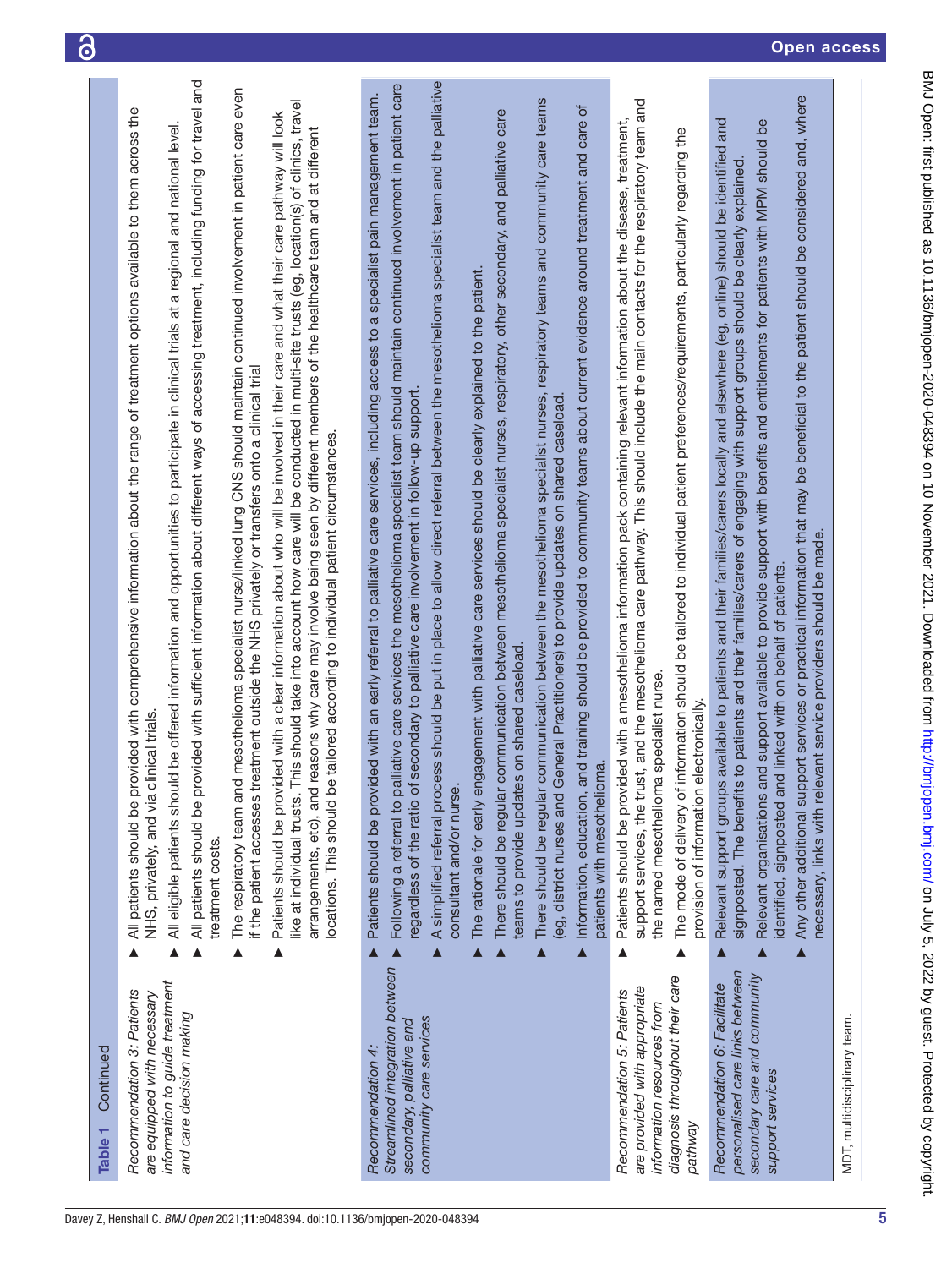#### Open access

A common thread throughout the discussions with key stakeholders was the importance of continuity of care, both for the provision of high-quality care but also of instilling confidence in the care pathway. In particular, the consultation group discussion with patients and carers highlighted the importance of mesothelioma specialist nurses in providing this continuity, as well as functioning as a valuable patient advocate and resource for relevant and up-to-date information on treatment, research, accessing services and available support. As such, the core recommendation was for all patients with MPM to have access to a mesothelioma specialist nurse within a respiratory led mesothelioma care pathway (recommendation 1).

The importance of how and where timely, relevant information about diagnosis, prognosis and follow-up care is sensitively and appropriately communicated with patients was also particularly important to patient stakeholders (recommendation 2). The extent to which patients feel they have access to up-to-date information to guide decision-making around treatment and care was also viewed as an important priority area (recommendation 3). In particular, access to information about and routes into clinical trials and the full range of treatment options available both within and outside of the NHS was indicated, and again points to the need for specialist mesothelioma knowledge within the clinical care team. It is important that communication is supported by the provision of appropriate resources and information packs from diagnosis throughout the care pathway (recommendation 5). However, it is worthwhile noting that, although both valuable, the communication of information was prioritised over the provision of information resources, highlighting the importance of continuity of care and the relationships developed between patients and their care team.

Lastly, stakeholders highlighted the importance of palliative and community care (recommendation 4) and support services (recommendation 6), but identified the need for this to be joined up with secondary care services, reiterating the importance of continuity of care at all stages of the follow-up pathway.

The development and prioritisation of the recommendations also gave rise to the development of the 'pyramid of care' as a way of conceptualising the structure of a sustainable patient-centred mesothelioma follow-up care pathway and the wider structures and core mechanisms underpinning this. The pyramid of care places a named mesothelioma specialist nurse at the top of the pyramid, supported by expertise and resource from a named respiratory consultant and the wider multidisciplinary team. It underlines the importance of well-defined relationships and clear, two-way communication and feedback channels between different clinical and support services to promote and sustain continuity of care within a patientcentred pathway. A preferred mesothelioma follow-up care pathway would give patients access to each layer of the pyramid, from the essential secondary care team at



<span id="page-5-0"></span>Figure 1 Recommendations for mesothelioma follow-up care infographic.

the top to the various other clinical and support services that underpin this, providing patients with an integrated care pathway throughout their entire follow-up period, including once they have been discharged into the community. Full access to the pyramid of care would engender patient satisfaction and improve patient experiences of follow-up care. In order to ensure the relevance, clarity and feasibility of the both the recommendations and the pyramid of care, feedback from Mesothelioma UK and study PPI representatives was also received on early drafts of these documents.

Two infographics were designed to represent both the pyramid of care and the key recommendations [\(figures](#page-5-0) 1 [and 2](#page-5-0)). They were designed so as to effectively communicate the key messages from both the pyramid of care and key recommendations, enhanced by clear visuals and a strong design identity. They were formatted to be delivered across a variety of platforms and audiences (eg, online, poster and postcards), allowing for the findings of the study and recommendations to be communicated at a wide variety of events and to be accessible to all key stakeholders with an interest in improving the mesothelioma follow-up care pathway regionally and nationally.

#### **DISCUSSION**

We have reported on the third phase of a study that aimed to explore mesothelioma patients' experiences of follow-up care in three NHS Trusts in the South of England, $^{23}$  $^{23}$  $^{23}$  across different organisational contexts, taking into account individual patient needs, different stages of disease and treatment pathways, variations in service structures and provision, and different organisational systems and processes.<sup>23</sup> The aim of the third consultation

႕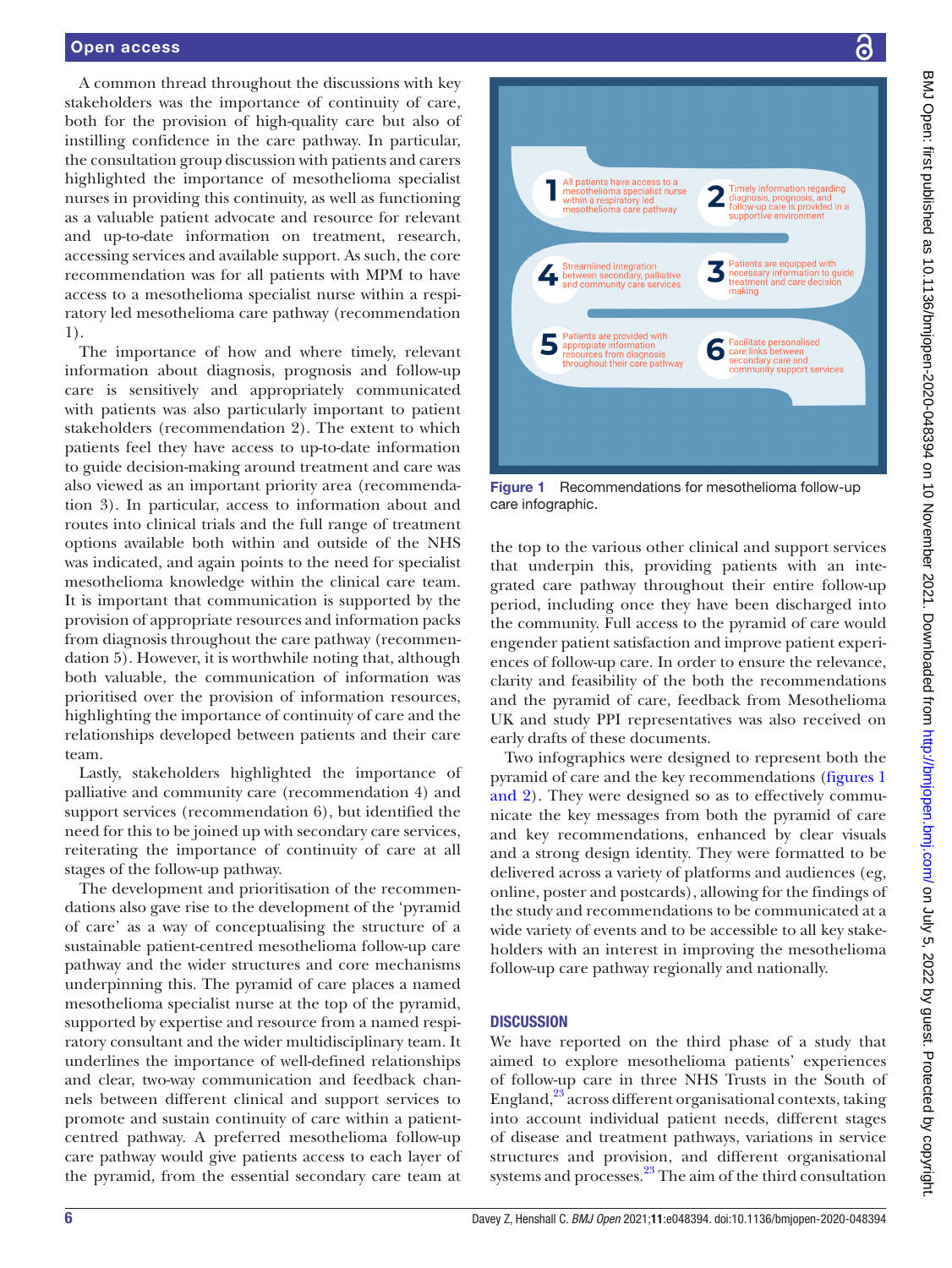

Figure 2 Pyramid of care infographic.

phase was to produce recommendations for a revised, patient-focused, mesothelioma follow-up care pathway. Three consultation group discussions were carried out with key stakeholders, specialist nurses, patients with MPM and carers, and local clinical commissioning group members, to discuss and prioritise the key themes identified in earlier phases of the study (people, processes, places, purpose and perception of care), identifying needs, barriers and solutions. Six key recommendations for developing and sustaining a streamlined, consistent, patient-centred mesothelioma follow-up care pathway were developed and a pyramid of care was conceptualised to illustrate the building blocks for best practice for patients with MPM undergoing follow-up care.

Recent research suggests that unmet needs in MPM are common, particularly around clear communication and information about the condition, follow-up care pathways, all treatment options and end-of-life and palliative care options[.27 28](#page-8-3) Moreover, variability in service provision and practice across the UK in MPM treatment and care has been observed.<sup>[23 29 30](#page-8-0)</sup> The recommendations developed in this study highlight the importance of access to and communication of timely, relevant and appropriate information in line with patient needs, health literacy and stage of care. This provides support to existing guidelines and previous research, which emphasise the importance of information about treatment, disease management and accessing clinical trials opportunities, to guide decisionmaking. $2^{15}$ <sup>17</sup>

Central to the development of the recommendations and the pyramid of care was the crucial role played by mesothelioma specialist nurses at all stages of follow-up care. A recent survey of healthcare professionals who treat MPM in Australia highlighted the importance of

the specialist nurse roles in providing holistic and coordinated care, and information and support to patients, carers and families.<sup>31</sup> In the current study, mesothelioma specialist nurses, properly supported by the wider multidisciplinary team, were identified as linchpins of a respiratory led mesothelioma service, providing continuity of care across the patient care pathway and promoting joined up care between primary, secondary, palliative and supportive care structures. The critically important role of the mesothelioma specialist nurse within the care pathway raises issues related to need for sufficient numbers across different geographical areas, $17$  and the recommendations arising from the study could be used to leverage additional funding to support these roles.

Enhancing patient-focused information resources, providing ongoing training to multidisciplinary team members and investing in additional mesothelioma specialist nurses would ensure that have patients the opportunity to access the most appropriate type, level and range of information, improve overall patient experience and help to reduce inconsistences in care and treatment provision. Where this is not feasible due to funding and resource limitations, $^{17}$  $^{17}$  $^{17}$  it is important that the lung cancer clinical nurse specialists within the secondary care team are given a key role within the pyramid of key, allowing them to link closely with regional mesothelioma specialist nurses to optimise care.

#### Strengths and limitations

This study involved patients and other key stakeholders throughout the research process, and their input helped to generate and shape key recommendations and proposals for follow-up care. Adopting a co-production approach to stakeholder engagement and using the findings of the wider research study allowed for collaborative and inclusive recommendations to be developed that were also underpinned by a rigorous evidence base. In addition, a multidisciplinary approach to designing clear and well-targeted infographics (figures [1 and 2](#page-5-0)) to accompany the more detailed recommendations was a crucial step in the dissemination strategy. A lack of evaluation data has been highlighted as an ongoing problem with co-produced priority-setting approaches. $^{21}$  $^{21}$  $^{21}$  While the current study is limited in terms of its formal evaluation of the co-production, priority setting and consensus development processes adopted, its dissemination strategy has been developed to ensure that the recommendations for policy and practice developed are promoted widely.

## **CONCLUSION**

The recommendations developed as part of the current study are, to the best our knowledge, the first that specifically examine best practice for the follow-up care pathway for patients with MPM. The importance of co-production and public engagement in priority setting in healthcare research and to develop and optimise patientcentred care is well recognised, $19\frac{1}{222}$  and combining the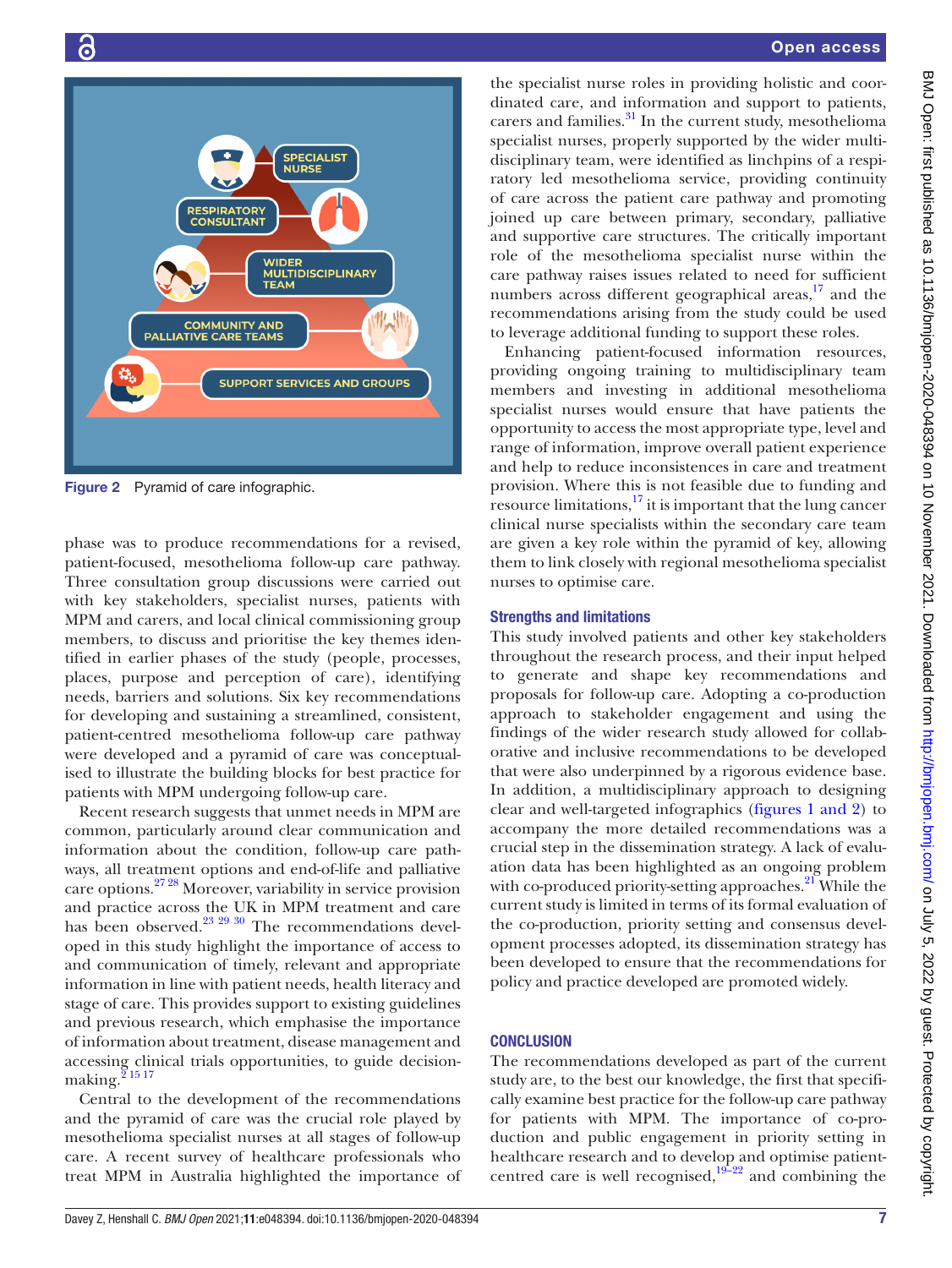#### Open access

recommendations produced together with a targeted dissemination strategy and well-designed infographics will maximise their opportunity for impact regionally and nationally. Improving and streamlining the mesothelioma follow-up care pathway by focusing on continuity and joined up care, and elevating specialist mesothelioma roles and teams within a respiratory led service, have the potential to improve both the consistency and quality of care received by patients with MPM across the UK. In the long term, future research should aim to evaluate the extent to which the recommendations set out in the current study are implemented and the degree to which this improves patient experiences of follow-up care. However, in the shorter term other parts of the mesothelioma care pathway should similarly be examined to understand how mesothelioma care is developed and delivered from the point of first referral, and how clinical decision-making processes within multidisciplinary teams are developed.

#### Twitter Catherine Henshall [@cathy\\_henshall](https://twitter.com/cathy_henshall)

Acknowledgements We would like to thank the study participants, including patients, carers and healthcare professionals, who gave up their time to participate in this study. CH is a National Institute for Health Research (NIHR) senior nurse and midwife research leader, and also acknowledges the support of the NIHR Oxford Cognitive Health Clinical Research Facility. The views expressed in this article are those of the author(s) and not necessarily those of the NIHR, or the Department of Health and Social Care.

Contributors All authors made substantial contributions to the conception or design of the work; or the acquisition, analysis, or interpretation of data for the work and were involved in drafting the work or revising it critically for important intellectual content; gave final approval of the version to be published; have agreed to be accountable for all aspects of the work in ensuring that questions related to the accuracy or integrity of any part of the work are appropriately investigated and resolved. ZD attests that all listed authors meet authorship criteria and that no others meeting the criteria have been omitted, led on the data collection and analysis, was also responsible for collating the first draft of the paper and, as guarantor, is responsible for the overall content. CH was responsible for the original study design and conception, was involved in the data analysis process and the overall coordination and management of the study, and contributed to the first draft of the paper. We would like to thank members of the wider research team and the study Steering Group for their contribution to the study design and development, and Dr Cirenia Arias Baldrich for contributing to the development of the study infographics. We would also like to acknowledge the important contributions of the patient and carers who contributed to the study, either through their participation or through their engagement in the study design and development process.

Funding The study was funded by Mesothelioma UK. The funder was not involved in the study design or study process but were involved in reviewing and agreeing both the recommendations arising from the study and the infographics, and in the decision to submit the article for publication. The researchers confirm independence from the funders and all the authors confirm that they had full access to all of the data in the study and take responsibility for the integrity of the data and the accuracy of the data analysis.

#### Competing interests None declared.

Patient and public involvement Patients and/or the public were involved in the design, or conduct, or reporting, or dissemination plans of this research. Refer to the Methods section for further details.

#### Patient consent for publication Not applicable.

Ethics approval The study was reviewed and approved by the participating university's research ethics committees (L18170 and FREC 2018/10), the NHS Health Research Authority (19/WM/0022) and the participating trusts' local research and development departments. The Standards for QUality Improvement Reporting Excellence (SQUIRE) checklist was adhered to.

Provenance and peer review Not commissioned; externally peer reviewed.

BMJ Open: first published as 10.1136/bmijopen-2020-048394 on 10 November 2021. Downloaded from http://bmjopen.bmj.com/ on July 5, 2022 by guest. Protected by copyright BMJ Open: first published as 10.1136/bmjopen-2020-048394 on 10 November 2021. Downloaded from <http://bmjopen.bmj.com/> on July 5, 2022 by guest. Protected by copyright.

Data availability statement Data are available upon reasonable request. Data are available on reasonable request from the corresponding author (ZD) (zdavey@ brookes.ac.uk) and is comprised of deidentified interview data from participants.

Open access This is an open access article distributed in accordance with the Creative Commons Attribution Non Commercial (CC BY-NC 4.0) license, which permits others to distribute, remix, adapt, build upon this work non-commercially, and license their derivative works on different terms, provided the original work is properly cited, appropriate credit is given, any changes made indicated, and the use is non-commercial. See: [http://creativecommons.org/licenses/by-nc/4.0/.](http://creativecommons.org/licenses/by-nc/4.0/)

#### ORCID iDs

Zoe Davey <http://orcid.org/0000-0002-4583-3714> Catherine Henshall<http://orcid.org/0000-0001-5659-3296>

#### **REFERENCES**

- <span id="page-7-0"></span>1 Bibby AC, Tsim S, Kanellakis N, *et al*. Malignant pleural mesothelioma: an update on investigation, diagnosis and treatment. *[Eur Respir Rev](http://dx.doi.org/10.1183/16000617.0063-2016)* 2016;25:472–86.
- <span id="page-7-1"></span>2 Woolhouse I, Bishop L, Darlison L, *et al*. British thoracic Society guideline for the investigation and management of malignant pleural mesothelioma. *[Thorax](http://dx.doi.org/10.1136/thoraxjnl-2017-211321)* 2018;73:i1–30.
- <span id="page-7-2"></span>3 Cancer Research UK. Statistics by cancer type, 2021. Available: [https://www.cancerresearchuk.org/health-professional/cancer](https://www.cancerresearchuk.org/health-professional/cancer-statistics/statistics-by-cancer-type/lung-cancer%20-%20heading-Zero)[statistics/statistics-by-cancer-type/lung-cancer - heading-Zero](https://www.cancerresearchuk.org/health-professional/cancer-statistics/statistics-by-cancer-type/lung-cancer%20-%20heading-Zero)
- <span id="page-7-3"></span>4 Cancer Research UK. Mesothelioma incidence trends over time, 2021. Available: [https://www.cancerresearchuk.org/](https://www.cancerresearchuk.org/health-professional/cancer-statistics/statistics-by-cancer-type/mesothelioma/incidence#heading-Two) [health-professional/cancer-statistics/statistics-by-cancer-type/](https://www.cancerresearchuk.org/health-professional/cancer-statistics/statistics-by-cancer-type/mesothelioma/incidence#heading-Two) [mesothelioma/incidence#heading-Two](https://www.cancerresearchuk.org/health-professional/cancer-statistics/statistics-by-cancer-type/mesothelioma/incidence#heading-Two)
- <span id="page-7-4"></span>5 Scherpereel A, Astoul P, Baas P, *et al*. Guidelines of the European respiratory Society and the European Society of thoracic surgeons for the management of malignant pleural mesothelioma. *[Eur Respir J](http://dx.doi.org/10.1183/09031936.00063109)* 2010;35:479–95.
- <span id="page-7-5"></span>6 Chapman E, Hughes D, Landy A, *et al*. Challenging the representations of cancer pain: experiences of a multidisciplinary pain management group in a palliative care unit. *[Palliat Support Care](http://dx.doi.org/10.1017/S1478951505050078)* 2005;3:43–9.
- 7 Cordes ME, Brueggen C. Diffuse malignant pleural mesothelioma: Part II. symptom management. *[Clin J Oncol Nurs](http://dx.doi.org/10.1188/03.CJON.545-552)* 2003;7:545–52.
- 8 Clayson H, Seymour J, Noble B. Mesothelioma from the patient's perspective. *[Hematol Oncol Clin North Am](http://dx.doi.org/10.1016/j.hoc.2005.09.003)* 2005;19:1175–90.
- 9 Pistolesi M, Rusthoven J. Malignant pleural mesothelioma: update, current management, and newer therapeutic strategies. *[Chest](http://dx.doi.org/10.1378/chest.126.4.1318)* 2004;126:1318–29.
- 10 Ball H, Moore S, Leary A. A systematic literature review comparing the psychological care needs of patients with mesothelioma and advanced lung cancer. *[Eur J Oncol Nurs](http://dx.doi.org/10.1016/j.ejon.2016.09.007)* 2016;25:62–7.
- 11 British Lung Foundation. *Survey of mesothelioma patients and their carers*. London: British Lung Foundation, 2009.
- 12 Clayson H. Suffering in mesothelioma: concepts and contexts. *[Prog](http://dx.doi.org/10.1179/096992603322731143)  [Palliat Care](http://dx.doi.org/10.1179/096992603322731143)* 2003;11:251–5.
- 13 Hughes N, Arber A. The lived experience of patients with pleural mesothelioma. *[Int J Palliat Nurs](http://dx.doi.org/10.12968/ijpn.2008.14.2.28597)* 2008;14:66–71.
- 14 Lebovits AH, Chahinian AP, Gorzynski JG, *et al*. Psychological aspects of asbestos-related mesothelioma and knowledge of high risk for cancer. *[Cancer Detect Prev](http://www.ncbi.nlm.nih.gov/pubmed/7349775)* 1981;4:181–4.
- 15 Walker SL, Crist JD, Shea K, *et al*. The lived experience of persons with malignant pleural mesothelioma in the United States. *[Cancer](http://dx.doi.org/10.1097/NCC.0000000000000770)  [Nurs](http://dx.doi.org/10.1097/NCC.0000000000000770)* 2021;44:E90–8.
- 16 Darlison L. Improving mesothelioma services. *Lung Cancer in Practice* 2008;5:10–11.
- <span id="page-7-6"></span>17 Darlison L, Mckinley D, Moore S. Findings from the National mesothelioma experience survey. *[Cancer Nursing Practice](http://dx.doi.org/10.7748/cnp2014.04.13.3.32.e1063)* 2014;13:32–8.
- 18 Woolhouse I, Bishop L, Darlison L, *et al*. BTS guideline for the investigation and management of malignant pleural mesothelioma. *[BMJ Open Respir Res](http://dx.doi.org/10.1136/bmjresp-2017-000266)* 2018;5:e000266.
- <span id="page-7-7"></span>19 NHS Leadership Academy. Co-production and community development: a primer, 2018. Available: [https://www.](https://www.leadershipacademy.nhs.uk/wp-content/uploads/2019/01/Community-development-and-coproduction-a-primer_FINAL.pdf) [leadershipacademy.nhs.uk/wp-content/uploads/2019/01/](https://www.leadershipacademy.nhs.uk/wp-content/uploads/2019/01/Community-development-and-coproduction-a-primer_FINAL.pdf) [Community-development-and-coproduction-a-primer\\_FINAL.pdf](https://www.leadershipacademy.nhs.uk/wp-content/uploads/2019/01/Community-development-and-coproduction-a-primer_FINAL.pdf)
- 20 Turakhia P, Combs B. Using principles of Co-Production to improve patient care and enhance value. *[AMA J Ethics](http://dx.doi.org/10.1001/journalofethics.2017.19.11.pfor1-1711)* 2017;19:1125–31.
- <span id="page-7-8"></span>21 Manafò E, Petermann L, Vandall-Walker V, *et al*. Patient and public engagement in priority setting: a systematic rapid review of the literature. *[PLoS One](http://dx.doi.org/10.1371/journal.pone.0193579)* 2018;13:e0193579.
- 22 NHS Improvement. Valued care in mental health: improving for excellence, 2018. Available: [https://improvement.nhs.uk/documents/](https://improvement.nhs.uk/documents/3453/NHS_Mental_Health_Improvement_web.pdf) [3453/NHS\\_Mental\\_Health\\_Improvement\\_web.pdf](https://improvement.nhs.uk/documents/3453/NHS_Mental_Health_Improvement_web.pdf)